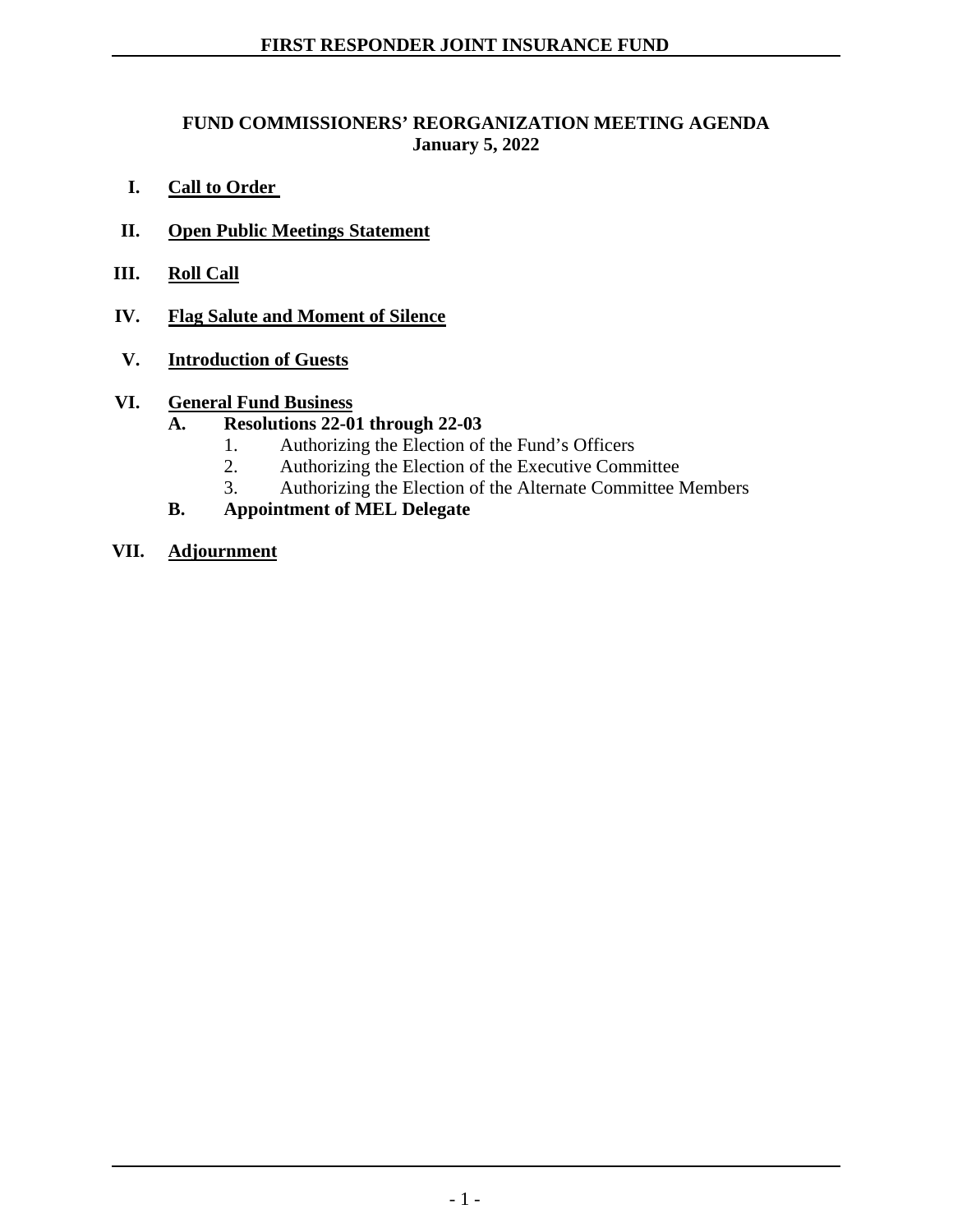#### **EXECUTIVE COMMITTEE'S REORGANIZATION MEETING AGENDA January 5, 2022**

- **I. Call to Order**
- **II. Open Public Meetings Statement**
- **III. Roll Call**
- **IV. Introduction of Guests**
- **V. Executive Committee Business**
	- **A. Approval of the December 1, 2021 Executive Committee's Open and Closed Meeting Minutes**
	- **B. Reports**
		- **1. Chairperson – Chief James Carbin**
		- **2. MEL Delegate – Chief Steve Scholey**
		- **3. Secretary – Joseph Jackson**
		- **4. Attorney – Saul Ewing Arnstein & Lehr, LLP - M. Paige Berry** Resolutions – 2022-04 through 2022-23
			- a. Authorizing the Award of a Non-Fair and Open Contract for Services with Actuary – The Actuarial Advantage 2022-04
			- b. Authorizing the Award of a Non-Fair and Open Contract for Services with Attorney – Saul Ewing Arnstein & Lehr, LLP 2022-05
			- c. Authorizing the Award of a Non-Fair and Open Contract for Services with Auditor – Withum, Smith & Brown 2022-06
			- d. Authorizing the Award of a Non-Fair and Open Contract for Services with Claims Servicing – Highland Claim Services, Inc. 2022-07
			- e. Authorizing the Award of a Non-Fair and Open Contract with Custodian of Funds – Richard Lorentzen 2022-08
			- f. Authorizing the Award of a Non-Fair and Open Contract with Investment Manager – PFM Asset Management, LLC 2022-09
			- g. Authorizing the Award of a Non-Fair and Open Contract with Loss Control/ Safety Administrator – J.A. Montgomery Consulting – 2022-10
			- h. Authorizing the Award of a Non-Fair and Open Contract with Managed Care Organization – Medlogix 2022-11
			- i. Appointing Litigation Defense Counsel 2022-12
			- j. Agent to Receive Service of Process on Behalf of the Fund and Designation of the Official Place Where the Funds Records and Books Shall be Maintained –2022-13
			- k. Appointment of Public Agency Compliance Officer 2022-14
			- l. Adoption of the Cash Management Plan for the 2022 Fund Year 2022-15 (1) Appointment of the Finance Subcommittee
			- m. Designation of Official Depositories 2022-16
			- n. Designation of Individuals Authorized as the Fund's Signatories for the